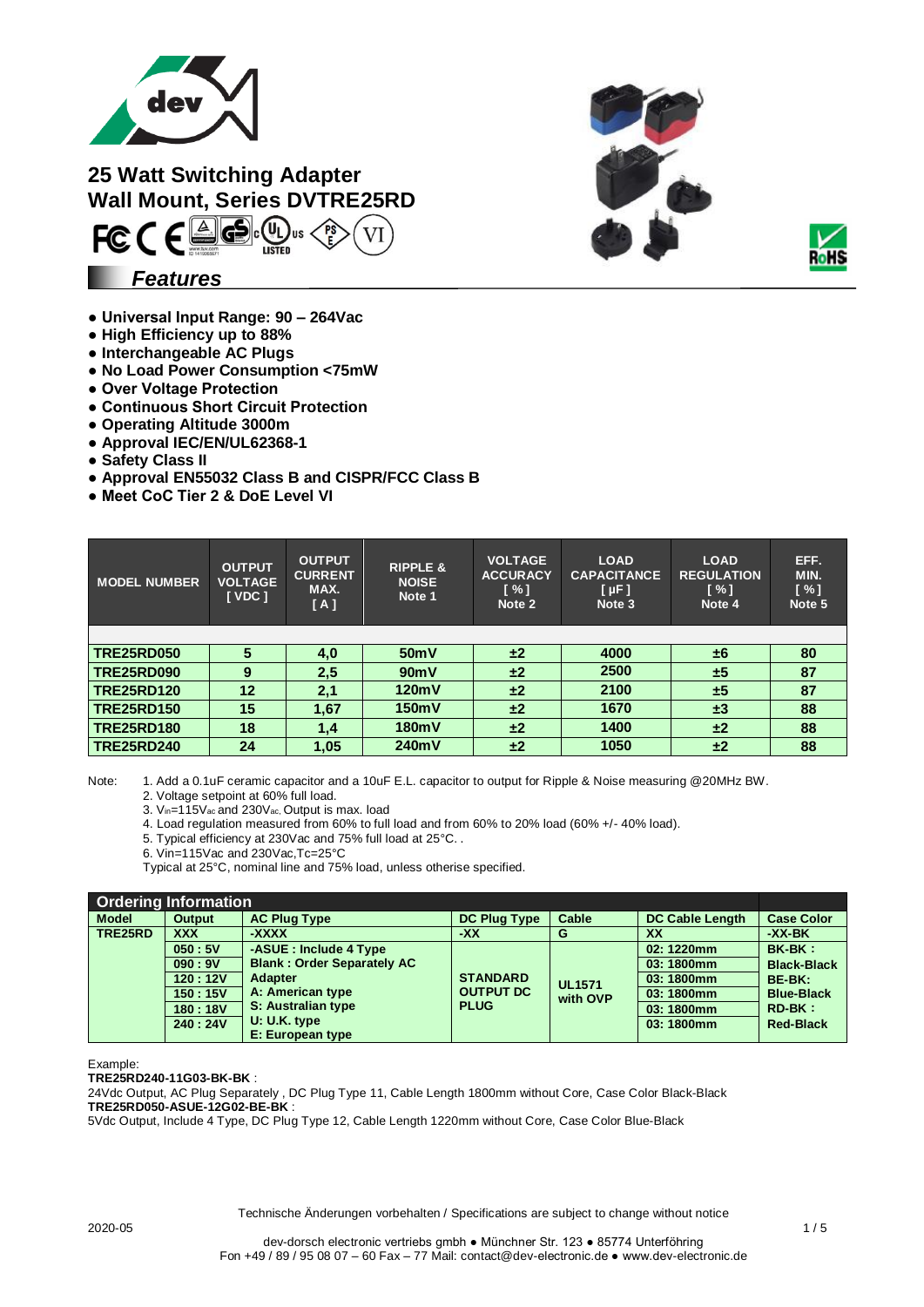## **Specifications**

## **Series DVTRE25RD**

#### **INPUT SPECIFICATIONS:** Input Voltage Range.................

|  | 120-370Vdc |
|--|------------|
|  |            |
|  |            |
|  |            |
|  |            |
|  |            |
|  |            |

### **OUTPUT SPECIFICATIONS:**

#### **GENERAL SPECIFICATIONS:**

### **SAFETY & EMC:**

## **Derating Curve**



Technische Änderungen vorbehalten / Specifications are subject to change without notice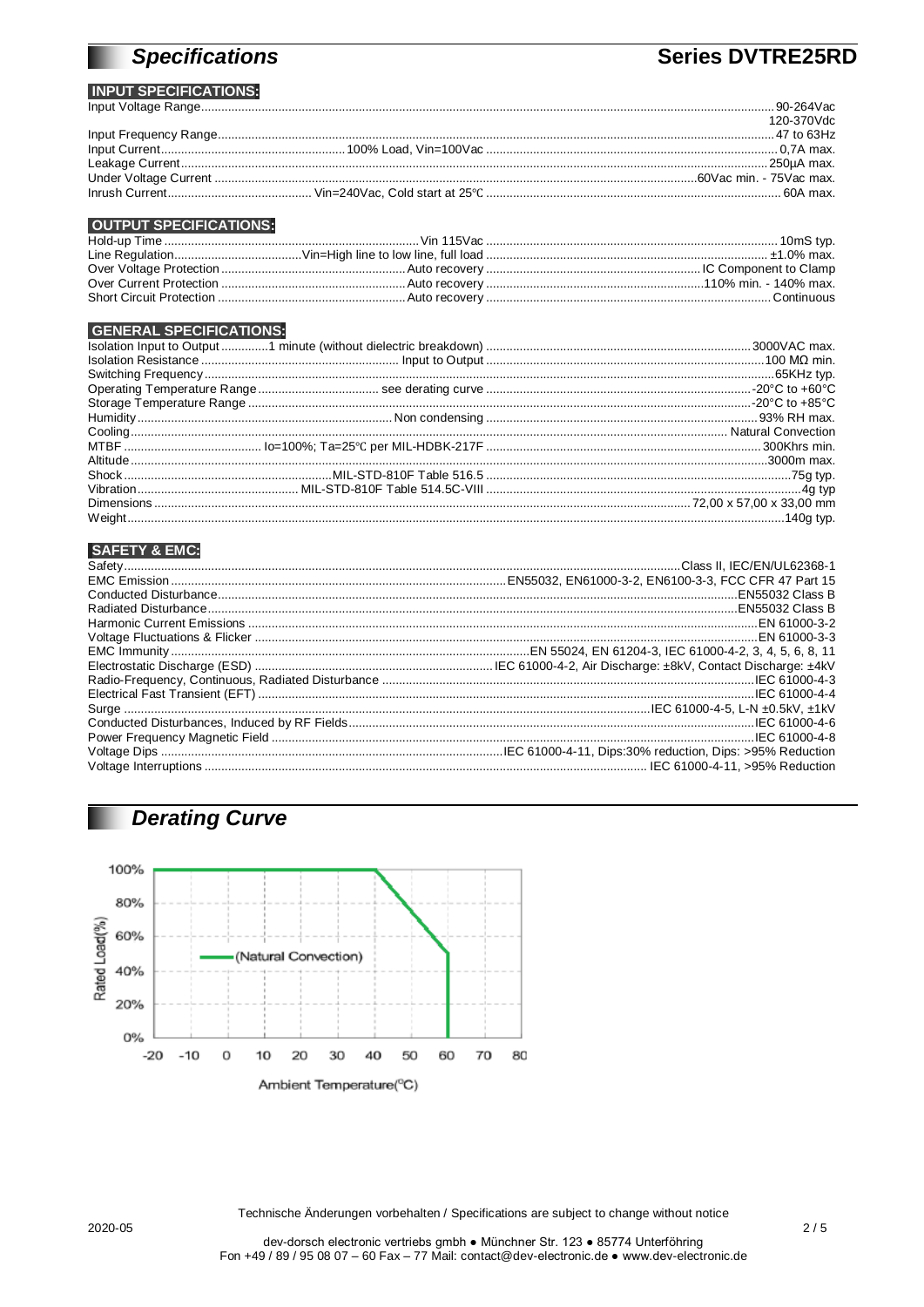

All Dimensions in Inches (mm); Tolerance: Inches: x.xxx=±0.02, mm: x.xx=±0.5



Technische Änderungen vorbehalten / Specifications are subject to change without notice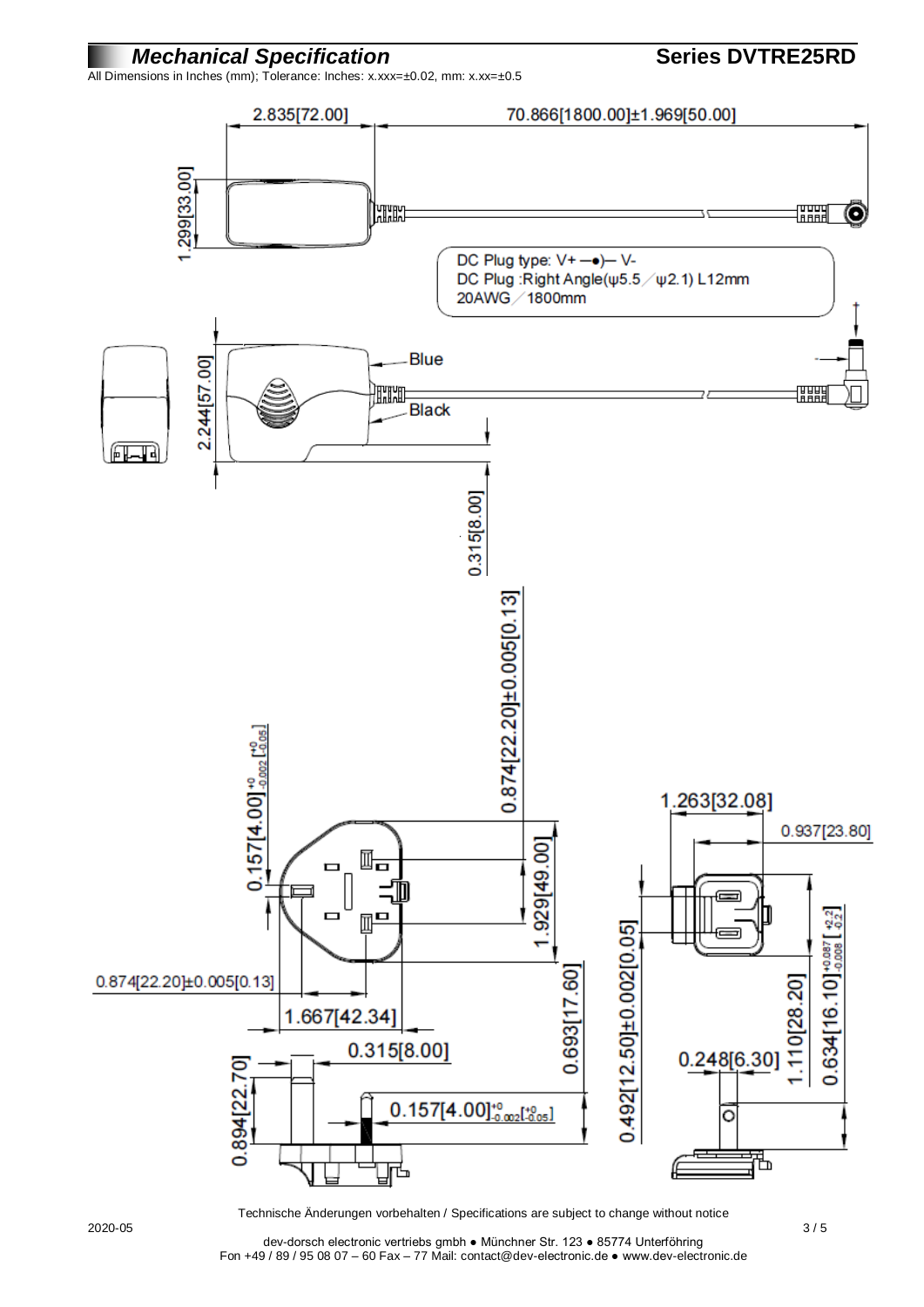

## **INTERCHANGEABLE PLUG for <b>Series DVTRE25R**

| TYPE | щ<br>APD2-UK)    | <b>APD2-US</b><br>ய | APD2-EU)          | (APD2-AU)<br>W      |
|------|------------------|---------------------|-------------------|---------------------|
|      | $U.K$ type $(U)$ | American type (A)   | European type (E) | Australian type (S) |